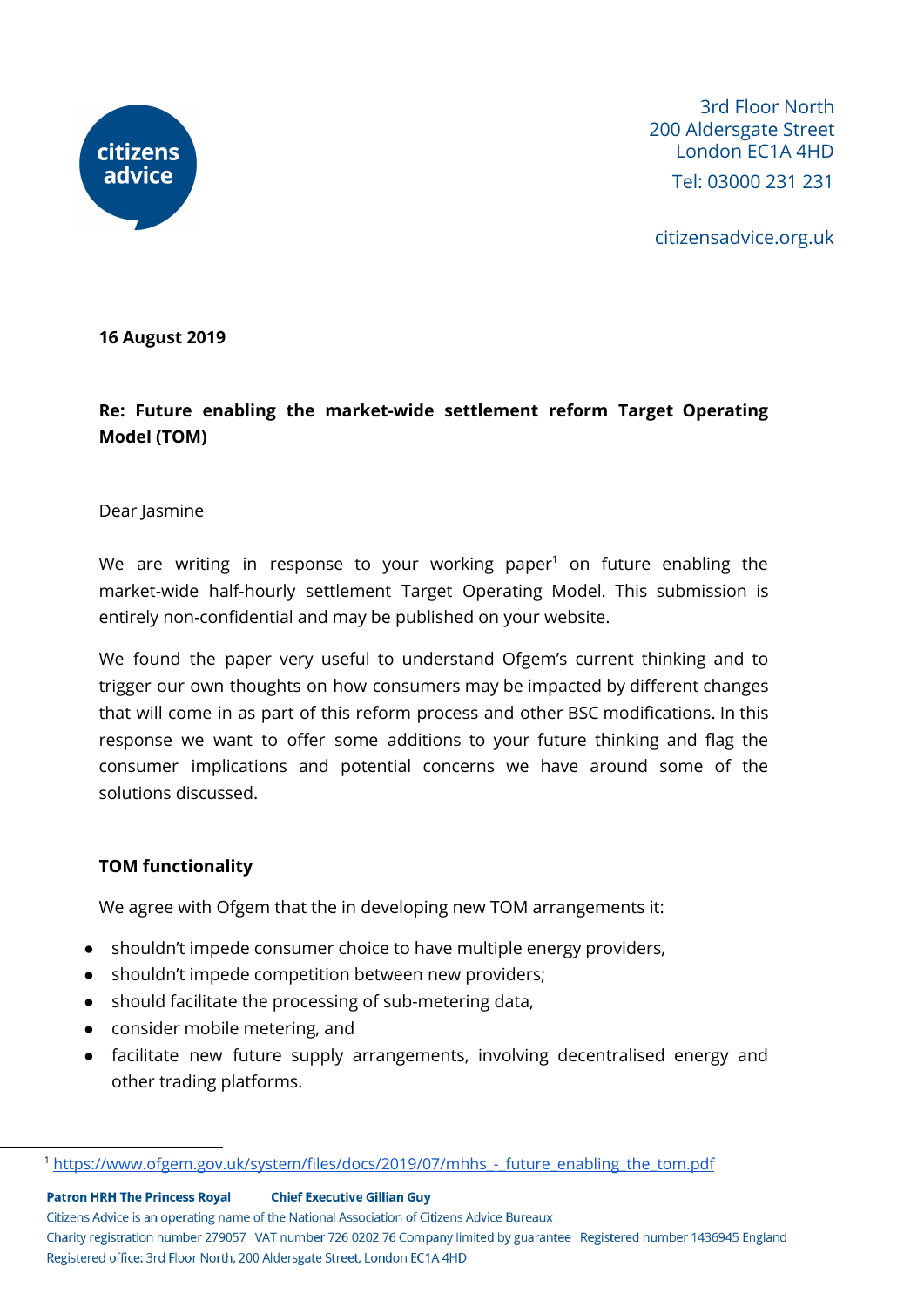

citizensadvice.org.uk

# **Other potential futures**

In addition to the future scenarios identified in the paper, we would like to add the following.

- Consumers should in future be able to have open access to up to date information about their metering configuration, tariff and historic HH energy consumption so as to inform their switching decisions. Developments to the Meter Point Registration Service and interaction with the TOM need to support openness and accurate data provision, even with multiple suppliers, sub - or mobile metering and complex tariffs.
- The storage and EV scenarios should not only consider mobile metering but also mobile flexibility provision. For example, in Amsterdam there have been trials where EV drivers deliver flexibility services through public chargers, as opposed to a home charger.

# **Consumer impact of potential solutions**

### Consumer rights in relation to metering options

As paragraph 4.4 acknowledges, if a greater use of sub-metering is the way the market and Settlement will develop, new requirements would have to be put in place. We see the key issue for these requirements to lie in the strengthening consumer rights around sub-metering. Consumers have fewer rights in relation to data transparency and getting access to the data that is collected via sub-metering. We understand that sub-metering is currently largely unregulated with few specifications and rules in place. This makes it more difficult for advice providers like us to advise consumers on what their rights are and how their sub-metering systems are supposed to work. Consumers also have fewer rights to challenge the accuracy of data that was collected via submetering.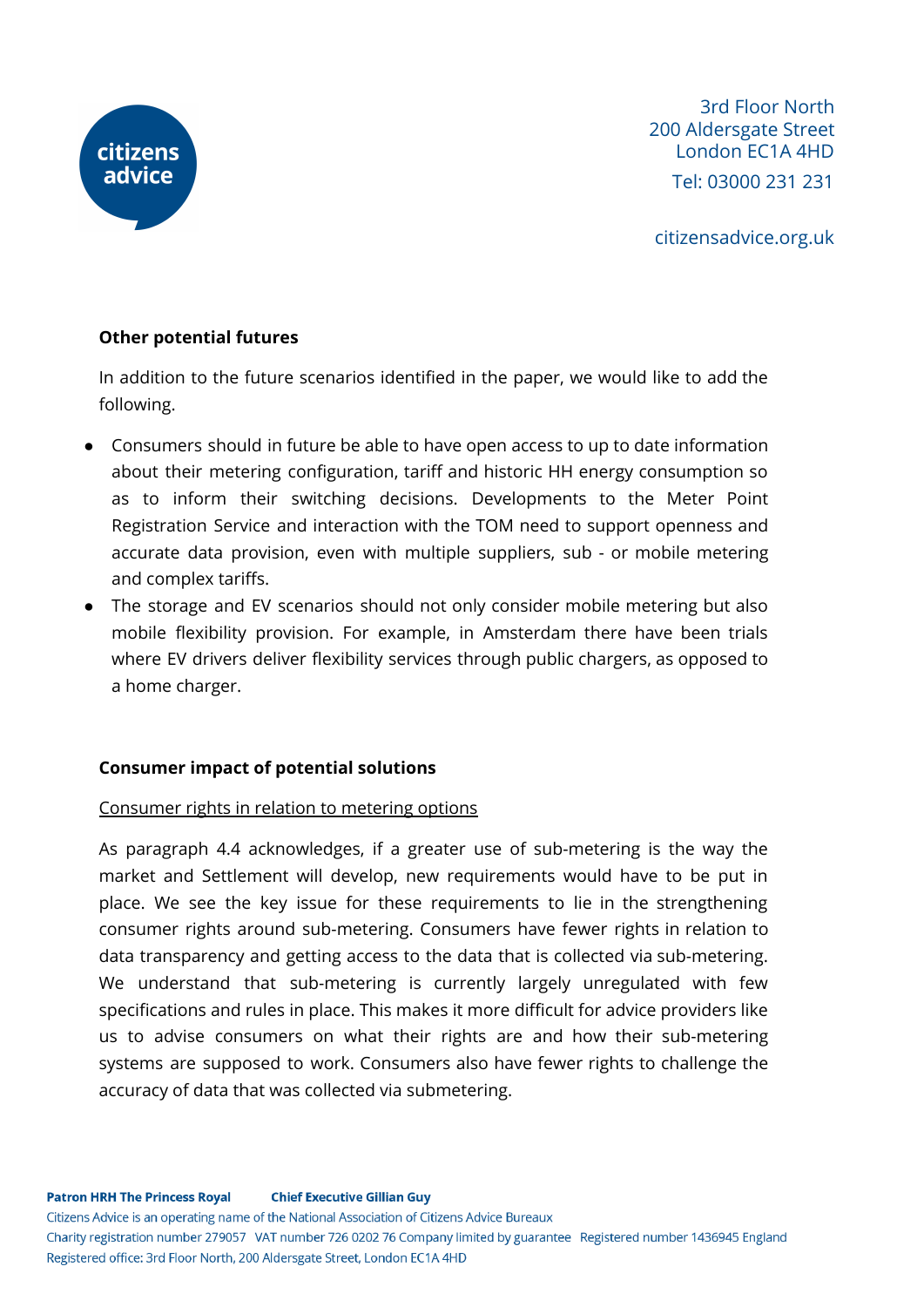

citizensadvice.org.uk

For example, when we reviewed our complaints data in 2018, we identified several issues between tenants and landlords involving meters. The most common area of dispute by far related to landlords and tenants sharing meters or submeters, with a common concern that landlords were overcharging consumers for submeters, by charging them too much per kWh or adding additional charges.

#### **Case study, 10/07/2018**

The consumer lives in a caravan park, where the owner of the park resells the electricity to residents through a submeter. The site owner failed to notify the tenant of any price changes to their supply within the 28 day timeframe as was agreed, but has said that they intend to apply back charges in order to cover their costs. The consumer would like to know if they are allowed to do this.

We also have several concerns around the increased use of consumer access devices (CADs) data for settlement and other purposes. CADs are connected to the Home Area Network (HAN) which is, unlike the Wide Area Network, supposed to be wholly in the control of consumers. CADs can collect very personal data, ranging from energy usage data in 1-2 second intervals to what model of TV a person has in their home. Any installation of CADs should need explicit consent from the consumer with full transparency and control over what data is collected and what purposes it is used for. We also understand that CADs may be more open to manipulation or inaccuracy due to a lack of standardisation compared to a supplier-provided meter, which may give rise to data quality issues in settlement.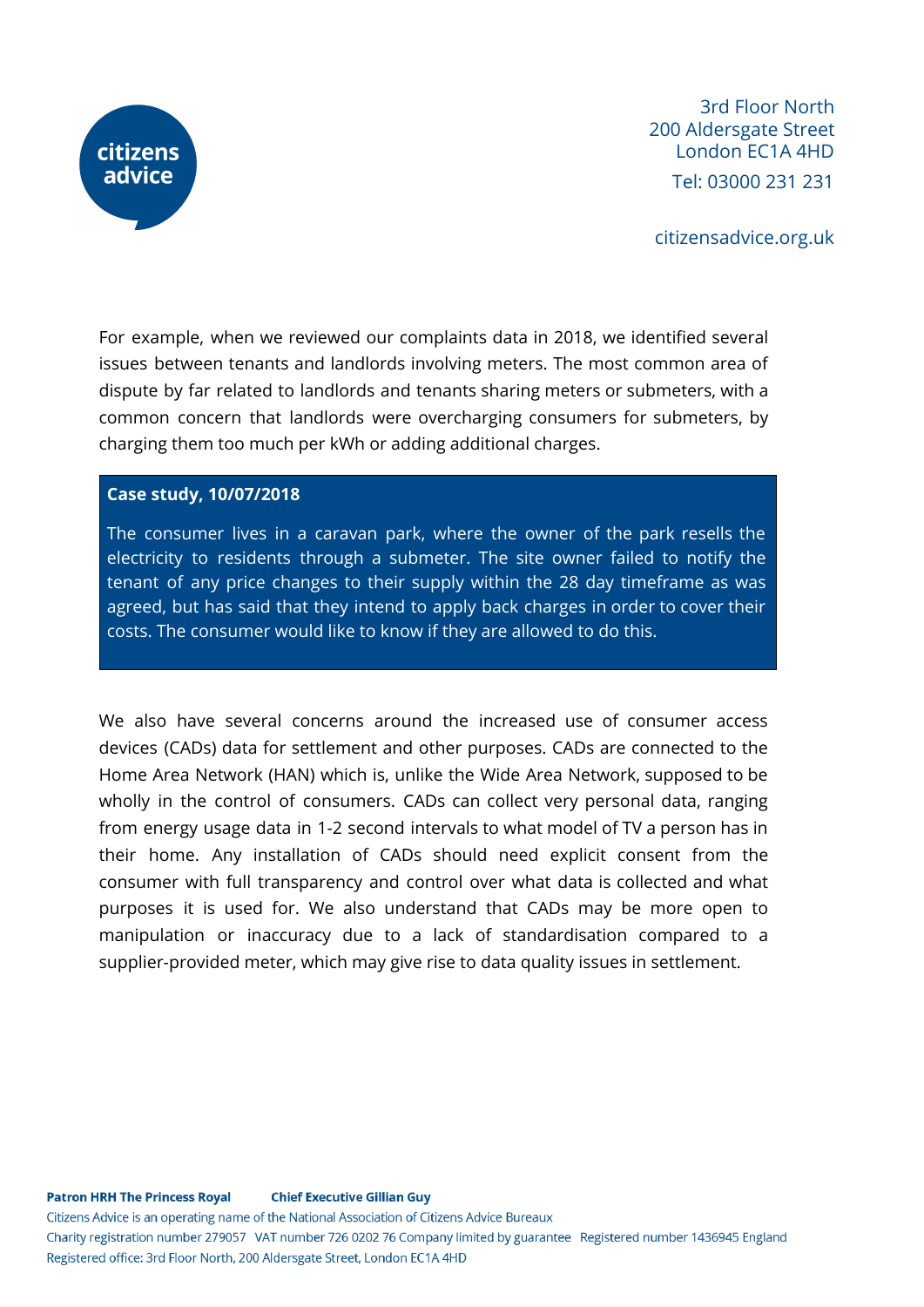

citizensadvice.org.uk

### Allocation of energy and costs

We think that it is crucial to find an efficient way to balance the cost of metering, with people's right to their data and with the accuracy with which the settlement system can allocate demand, export and balancing activities. We fear that through unknown amounts and timings of demand side response (DSR) actions, and the use of unmetered arrangements for public EV charging, cost allocation of system costs will become increasingly inaccurate. Given that storage, electric vehicles, small scale generation and DSR are more likely to be taken up by consumers who have a greater disposable income, this would be increasing the inequity of the smart and flexible transition. It would also run counter to the drive for more accurate, cost-reflective payments that the HHS reform and network charging reform are pursuing.

This balance is a difficult one and will need a continuous, open dialogue as HHS reform and BSC and other Code Modifications are designed. We would like to see analysis of the distributional impacts of various solutions mentioned in the paper, if they were to be taken forward.

#### Storage and EV charging

We agree that using unmetered settlement arrangements for public chargers seems suboptimal not only because it exacerbates inaccurate allocation of energy costs, as stated above, but also because public EV chargers are, by definition, not unmetered. They must generate metering data because they have to bill EV drivers for the energy they charge their car with.

We could not quite follow the suggestion the paper was making for how to overcome the issue of public chargers. We would hope a solution can be found whereby EV charger data can be used directly in settlement or can inform the calculation of Settlement Period level consumption data, and for suppliers to pass